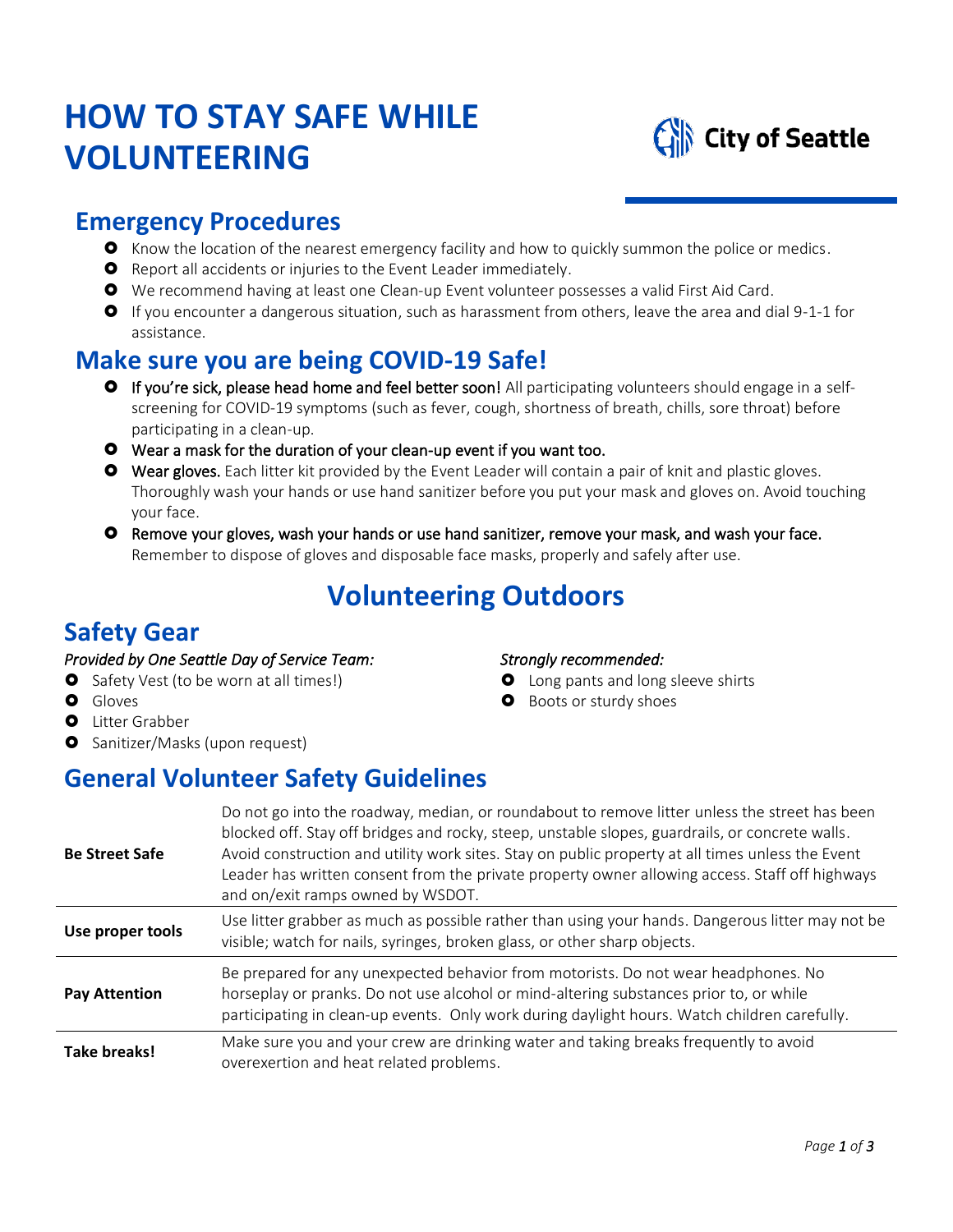# **HOW TO HANDLE UNSAFE & DANGEROUS LITTER**



*One Seattle Day of Service* volunteers are NOT expected or encouraged to handle dangerous or unsafe litter items and should only collect these items if they feel completely comfortable and safe doing so. In those situations, we encourage volunteers to also take necessary safety precautions.

When cleaning up in public spaces, please remember to be respectful of persons experiencing homelessness and to leave camps and personal property items in place. Be mindful of personal safety and do not clean within 20 feet of tents and encampments. To report camping on City property, contact the Customer Service Bureau (CSB) via webform a[t http://seattle.gov/customerservice](http://seattle.gov/customerservice) or telephone at 206-684-CITY (2489)

#### Some examples of unsafe litter may include:

| litter that is not fully visible                                                                                                              | Use a tool such as a litter grabber or hand-rake to "identify" an item before<br>retrieving it. If an item is unidentifiable and possibly caustic or volatile, call<br>the Illegal Dumping Hotline (206) 684-7587.                                                                                                                                                                                                                                                                                                                                       |
|-----------------------------------------------------------------------------------------------------------------------------------------------|----------------------------------------------------------------------------------------------------------------------------------------------------------------------------------------------------------------------------------------------------------------------------------------------------------------------------------------------------------------------------------------------------------------------------------------------------------------------------------------------------------------------------------------------------------|
| dead animals                                                                                                                                  | If you find a dead animal, please report it to Animal Control at (206) 386-<br>7387 or via Find It, Fix It app and they will retrieve the carcass.                                                                                                                                                                                                                                                                                                                                                                                                       |
| condoms, human waste,<br>broken glass, heavy objects                                                                                          | All other dangerous and unsafe litter should be reported to the Illegal<br>Dumping hotline (206) 684-7587.                                                                                                                                                                                                                                                                                                                                                                                                                                               |
| hazardous products, propane                                                                                                                   | Under no circumstances should you pick up hazardous material. Your safety<br>is paramount, if an item is suspicious, make note of it and contact the<br>Illegal Dumping Hotline at (206) 684-7587 - they will send an inspector to<br>address the reported item.                                                                                                                                                                                                                                                                                         |
| tanks, gas canisters, car<br>batteries, petroleum<br>products, chemicals, paints<br>and solvents, unidentified<br>containers, pharmaceuticals | A designated person should be watchful of the site where unsafe litter was<br>found for at least 2-4 weeks. If dangerous litter continues to be found, call<br>the Seattle Police Department Non- Emergency at (206) 625-5011 to file a<br>report.                                                                                                                                                                                                                                                                                                       |
| Firearms and other weapons                                                                                                                    | If found contact the police immediately at 9-1-1 or (206) 625-5011                                                                                                                                                                                                                                                                                                                                                                                                                                                                                       |
| needles, syringes,<br>razorblades                                                                                                             | *See following page for more information about Sharps disposal<br>If you do need to handle sharps, this is how to do so safely:<br>Do not break the needle point off from the syringe.<br>1)<br>Use a grabber or tongs to pick up the needle by the plunger or the<br>2)<br>barrel.<br>Place the syringe with the needle pointing down into a hard plastic<br>3)<br>or metal container (e.g., soda bottle).<br>Always put tape over the closed bottle cap and label container with<br>4)<br>warning: "DO NOT RECYCLE" Container(s) should then be capped |

and sealed.